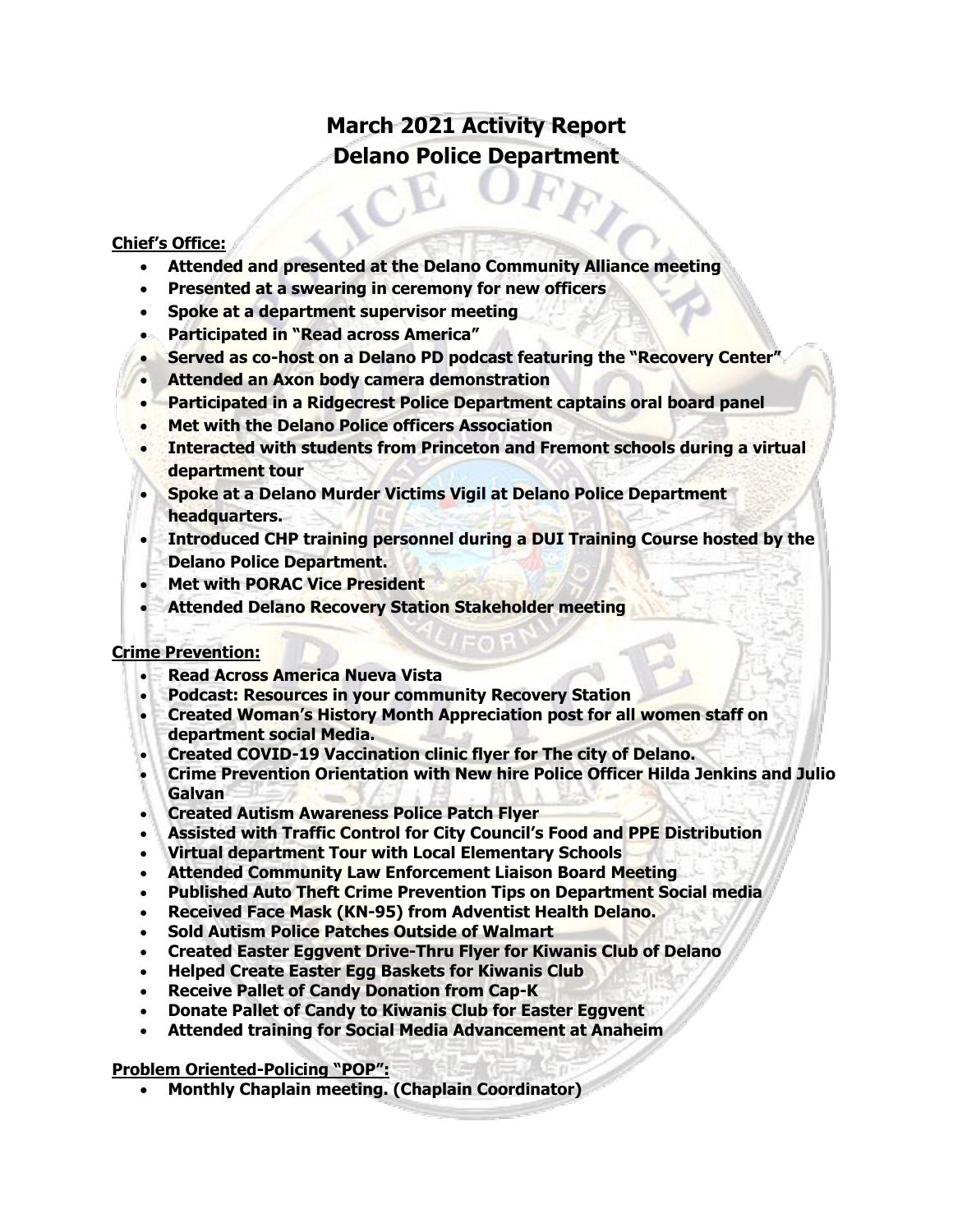- **Delano Police Department Explorer Program meeting. (Explorer Program Coordinator).**
- **Meeting with Property Owner (1300 block of 12th Avenue) regarding trespassers.**
- **Meeting with Property Owner (900 block of 11th Avenue) regarding trespassers.**
- **Meeting with Responsible Party (700 Browning Road) regarding on-going issue with 911 CFS' generated within the property. Also working with family members to address on-going issue.**
- **Meeting with Property Owner (100 block of 13th Avenue) regarding on-going issue with 911 CFS' generated within the property.**
- **(13) thirteen CFS' generated for March 2021**
- **one CFS' generated for April 2021**
- **Over saw the clean-up for the 2000 block of Glenwood Avenue (Overpass Westside).**
- **Coordinated a donation of (30) thirty cans of baby formula and other essential items with staff and the Domestic Violence Women's Shelter.**
- **Completed crime stats for University Heights and assisted Officer Silva with a crime prevention flier for area.**
- **Contacted Flood Bakersfield Ministries INC Rural Outreach team for assistance.**
- **COPPS: Read across America week.**
- **COPPS: Distributed disposable face masks, hygiene kits and food to the homeless population.**

|                   | 2010 | 2011           | 2012         | 2013 | 2014 | 2015 | 2016             | 2017 | 2018 | 2019 | 2020 | 2021         |
|-------------------|------|----------------|--------------|------|------|------|------------------|------|------|------|------|--------------|
| Homicides         | 0    | $\overline{2}$ | $\mathbf{0}$ | 7    | 11   | 6    | 7                | 6    | 10   | 8    |      | $\mathbf{2}$ |
| Rapes             | 8    |                |              | 4    | 13   | 10   | 12 <sup>12</sup> | 10   | 12   | 9    | 18   | 4            |
| Robbery           | 56   | 49             | 53           | 82   | 58   | 53   | 27               | 34   | 45   | 32   | 36   | 6            |
| Assault           | 370  | 325            | 388          | 397  | 383  | 352  | 366              | 396  | 432  | 431  | 333  | 89           |
| <b>Burglary</b>   | 791  | 797            | 552          | 720  | 368  | 272  | 308              | 222  | 291  | 205  | 157  | 45           |
| Larceny           | 464  | 531            | 575          | 808  | 697  | 767  | 794              | 660  | 613  | 589  | 446  | 147          |
| <b>Auto Theft</b> | 443  | 363            | 346          | 447  | 435  | 364  | 471              | 450  | 386  | 314  | 248  | 91           |

## **Part 1 Crimes:**

# **Response Times (March 2021)**

| <b>Priority</b>                                            | <b>Create to</b><br><b>Dispatch</b> | Dispatch to<br><b>Arrival</b> | <b>Total Time</b> |  |
|------------------------------------------------------------|-------------------------------------|-------------------------------|-------------------|--|
| 1. Life/Death                                              | 1:51                                | 3:20                          | 5:11              |  |
| 2. Property Crime in Progress                              | 8:47                                | 5:57                          | 14:44             |  |
| 3. Cold Call/No immediate<br>threat to person or property. | 19:55                               | 7:07                          | 27:02:00          |  |
|                                                            |                                     |                               |                   |  |